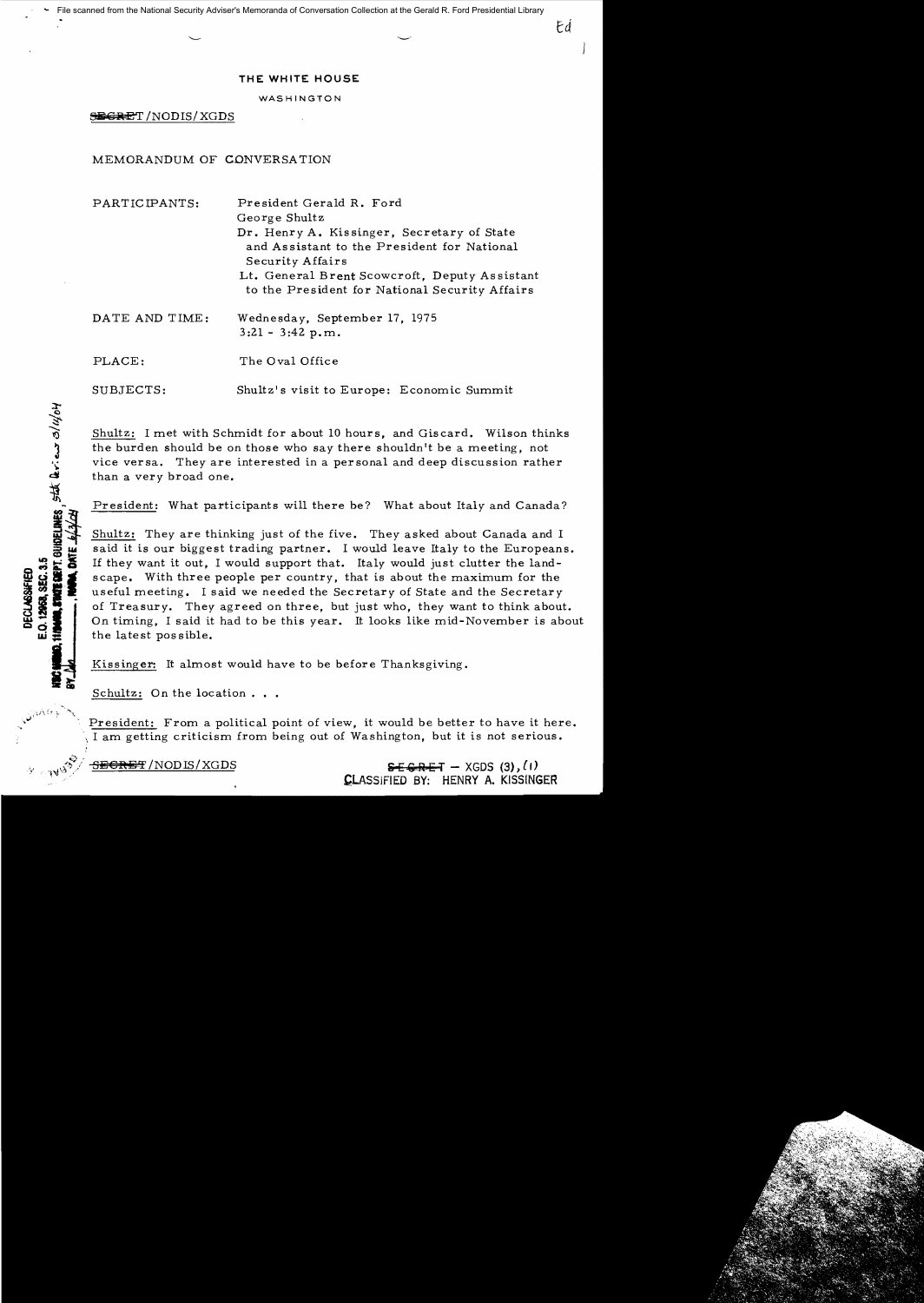## $\overline{\text{SEGREF}}$ /NODIS/XGDS  $-2$ -

'

Kissinger: I doubt if Giscard would be willing to come here.

Schultz: If it happens, it would mark the reentry of France into the councils.

Kissinger: I don't say it has to be in France, but with Giscard coming here next year, it would be tough.

Shultz: I tried the U. S. on them. Wilson will come of course; Schmidt is a bit reluctant and Giscard is negative.

President: We could have a joint announcement so there isn't one invitor. Let's get the schedule cleared.

Schutz: I need someone within the government to work with. Henry suggested Sonnenfeldt.

Kissinger: It is interesting how much time they spent with George. It shows how seriously they take it.



 $-$ <del>SECRET/</del>NODIS/XGDS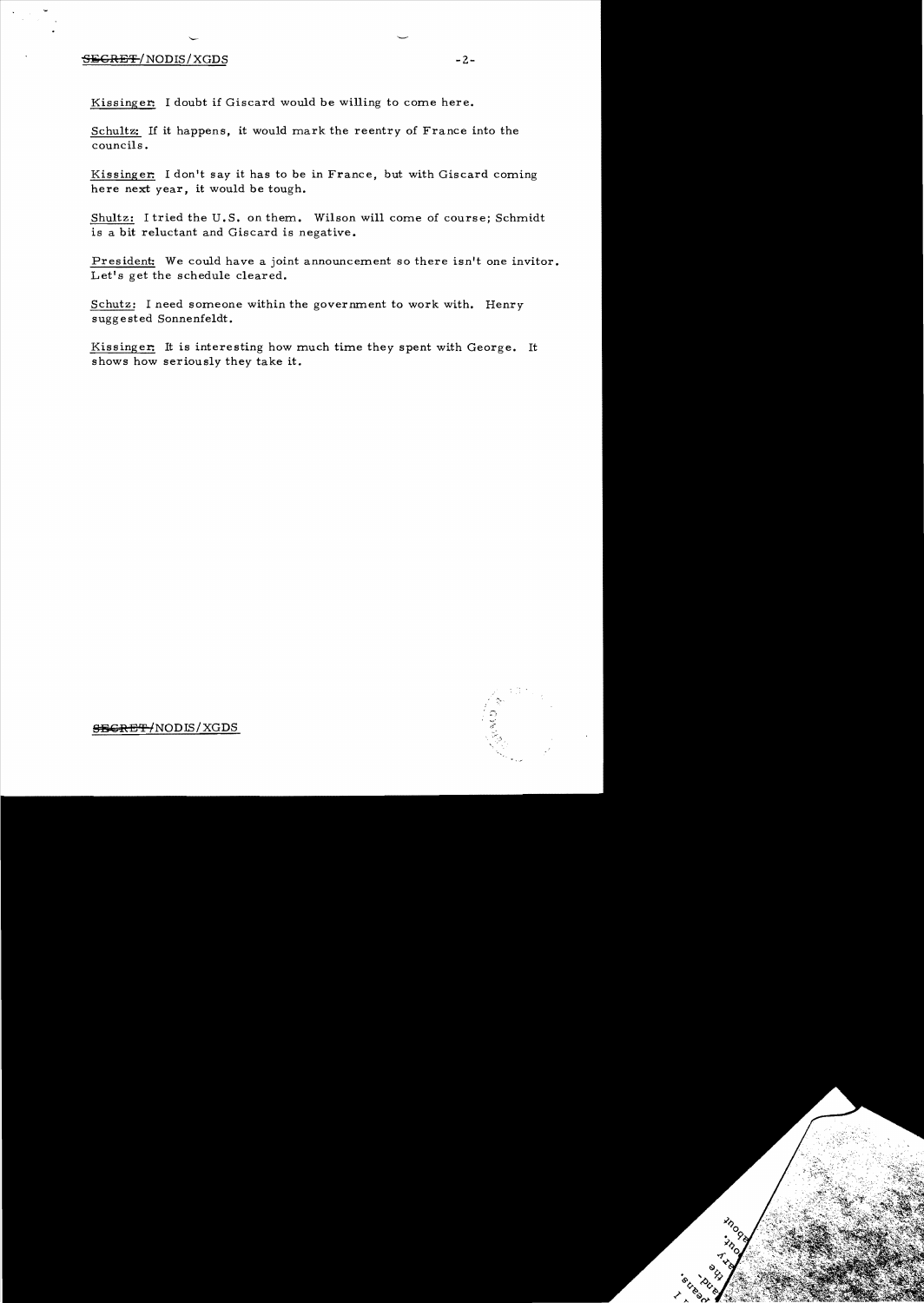Enves, Spran Shortiz unty will articles - win and min part of mike he like us / c  $\frac{f}{f}$ Gurge Struttz /  $\kappa$  17 Sept 1975 S. I met w/ Schmidt für about 10 homes. Ober + Ground Daisonthise honoby should be a those who sun three should int be a meeting, not une wear, They are intrested in a personal or depolarmaison restruction a very broad one. Stry thinking pest of c 5. They asked about Comedo & Isaid it am longest trading partner. Sworth lever Right c Euro, Jetan wort it and I would suggest Out. Staty would gist conter a londerry. U.S. per country, that isabout a max for a unport body. They draid an include Ser State - Theo. They agreed on 3' but just whosethy wonted to think about. Ocitimin, I said it had to be this year. It hals the will-how is about a latest possible. K celmost cran de hourts the helper Thrushoping. S Ou bution (demoist Chis) P From a political pointy wine, it he better to have it here. I getting entiment por home of with ontof Wash, lat it wit servis. K I durnet Grocard comed be within to come here. S Spit hopping, it would make recorting of France inte cannaits K 2 hart son at have to union France, but W/Grand coming here with year, it would be tough S Strike VSon than. Write will crew, Schmolt a fut relation te Graciard inegative PGS - cored lime a good on come of Active as in motel, Lito get a schedne cleared

**DECLASSIFIED** E.O. 12958, SEC. 3.5 NSC MEMO, 11/24/08, STATE DEPT. QUIDELINES, State Dev. eur 3/11/04  $BY$  toh NARA. DATE  $\frac{1}{2}$ / $0$